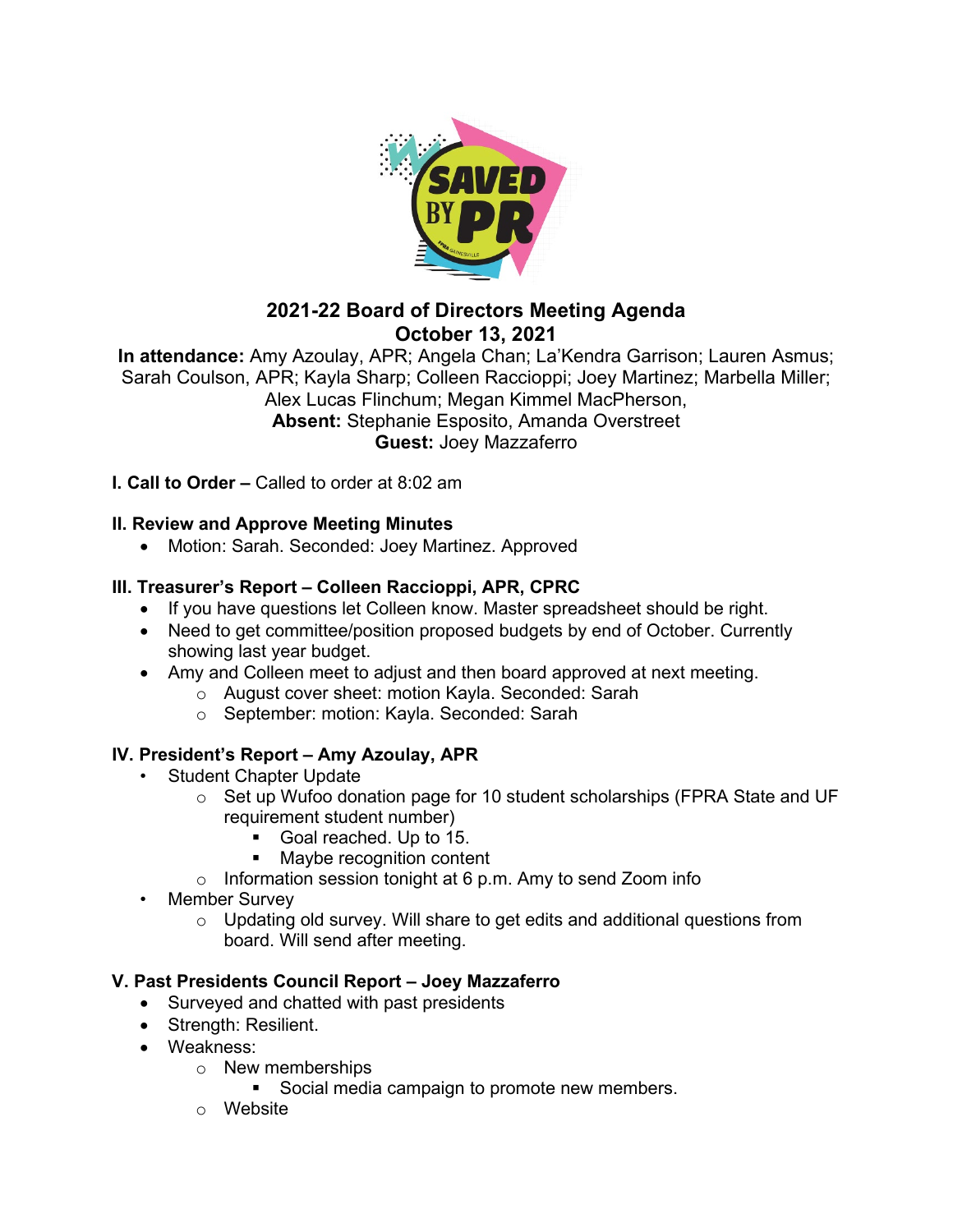- Opportunity:
	- $\circ$  PR Masters. Contact previous members at organizations. Focus groups from members.
	- $\circ$  AAF (Advertising Association of Florida) reconnect (we used to have two joint luncheons a year).
	- o Image Awards with more entries and members local and state.
	- o Luncheons: Update script (they said it was boring). Make a less awkward beginning and ends at virtual meetings. Engaging the guests. Out of town speakers for virtual.
	- o Promote PDS more and in a timely manner. Quiz was great.
	- o More PR Masters.
- Threats:
	- o Cutting memberships from companies when they need to cut costs.
	- o Member benefit listings.
	- $\circ$  Younger professionals why should they want to join, rather than just looking up online information.

#### **VI. Unresolved Business**

#### **VII. New Business**

#### **VIII. Committee Reports**

- Immediate Past President Sarah Coulson, APR
	- $\circ$  Adding three questions regarding PR Masters to Annual Membership Survey
		- What activities are you interested in as a part of this year's PR Masters program? Select all that apply
			- Options include: "Behind the Scenes" tours and presentations; Mentoring program with students, new chapter members, or individuals new to PR; Introducing speaker during luncheon; Agenda-free socials and mixers with fellow PR Masters members; Supporting APR and CPRC candidates; Other
		- What time(s) of day do you prefer for a Behind the Scenes tour of a local company? Select all that apply
			- Options include: Morning 8-10am; Lunch 11:30am-1:30pm; Evening 5:30-7:30pm
		- Specific companies or PR Teams in Gainesville you'd like to learn more about? Recommendations on companies that PR Masters group can visit?
	- $\circ$  Contacted UF Innovate/Accelerate for a potential PR Masters program for early to mid-November
		- Will send content to Alex and Kayla to promote
	- o Would like to hold first PR Masters Meetup on November 3 or 4 from 6-8pm at 4<sup>th</sup> Avenue Food Park – casual get-together with no agenda, pop in anytime
	- $\circ$  Stella Harbilas suggested to promote a free social media workshop, from Social Media Pro to membership and Adobe Max in two weeks
- President-Elect Joey Martinez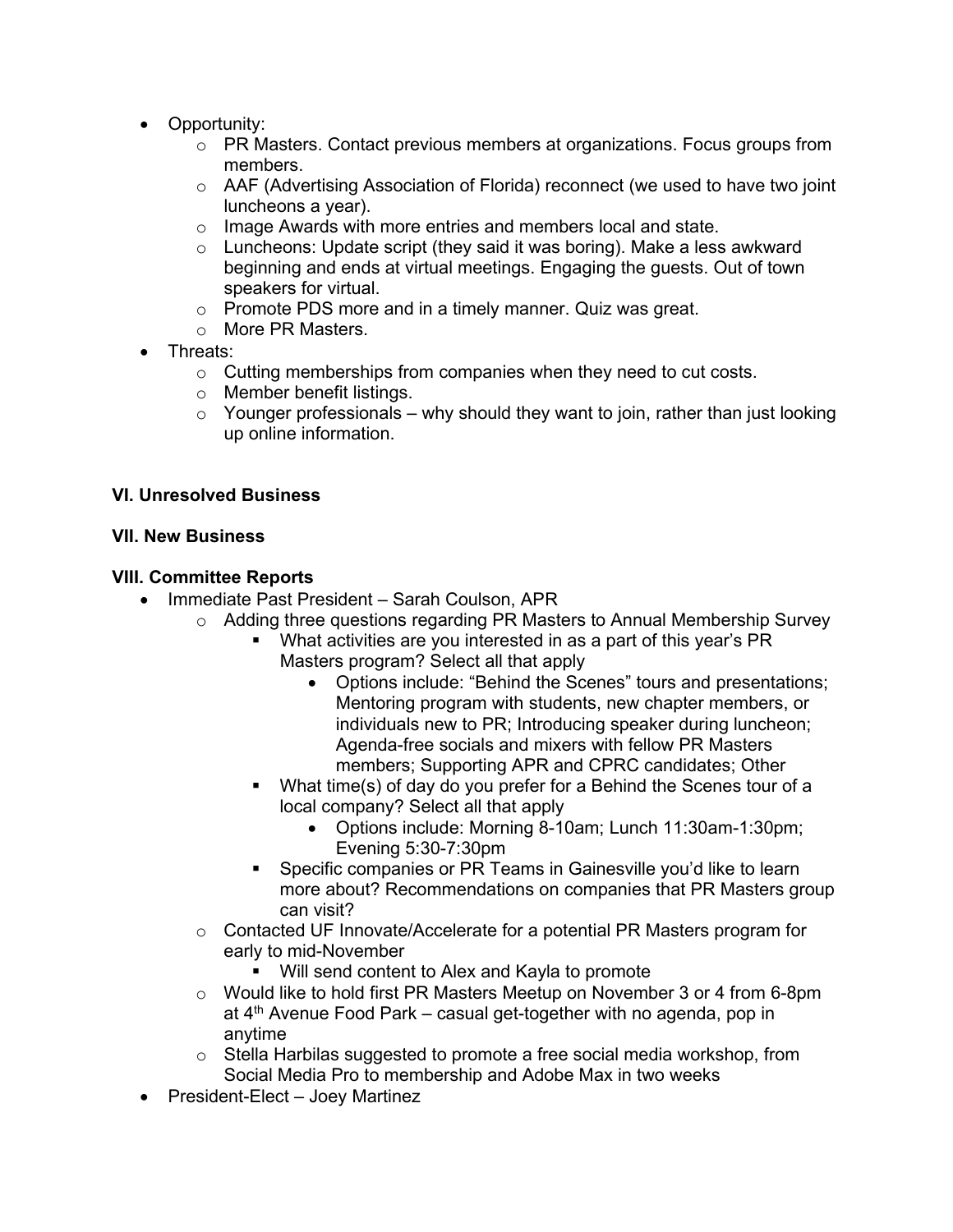- o Owes Kayla and Alex content for membership renewal
- o Marbella and Joey planned Pop Up PR that is next week
- o Board members need to renew
- o Plug announcement for luncheon next week about renewals
- Programs Megan Kimmel MacPherson
	- $\circ$  October program register and promote on social
		- Send event email to Mickey and Julie to share to students. Amy to mention program during Zoom information call tonight with students
	- o Year program: next several months covered
		- Nov MailChimp project manager. Topic TBD
		- Dec no program. Holiday party instead
		- Jan Director of E-commerce at Arby's. Topic TBD
		- Feb/March Tara Blythe, Info Tech Generational Communication. OR Angela Brown, Popeye's social media manager – Going Viral: Social Media Case Study.
		- April: Storytelling workshop panel (or could be a PDS session). Image Awards evening event maybe instead.
		- Get FB Event populated work with Kayla.
			- Need to strategize with Kayla on how to promote programs better for better attendance
- Educational Services Lauren Asmus
	- o Amy covered student chapter
	- $\circ$  Due to other commitments, Lauren will be stepping down from the position. Will help find replacement and will cover until person is found.
- VP, Member Services Marbella Miller
	- o One new member Shaw Adcock, Greater Gainesville Chamber of **Commerce**
	- o Two new potential members
		- Any recommendations please share with Marbella their contact info, or share the new packets
	- o Pop Up PR share the event and come! October 19 at 5pm at Cypress and Grove
	- o Pinning ceremony during virtual luncheons: Marbella to mail after the ceremony or hold them if we have an in-person meeting coming up.
	- o Social posts: sending Kayla scholarship application content
	- o Call for Committee members: Amy and Angela volunteered.
- Secretary Angela Chan
	- o Sponsorship:
		- **Need to update the sponsorship packet Amy sent over.**
		- Committed Celebration Pointe as an in-kind sponsor. Will be providing Celebration Pointe branded totes as speaker gifts.
			- Based on the levels listed in the sponsorship packet, will need to draft up contract
- Electronic Media Kayla Sharp
	- o Any content, please share with Kayla. Multiple board members have shared during the meeting
	- o Next board meeting to present new website design
		- No need to purchase anything, just need to utilize the theme better